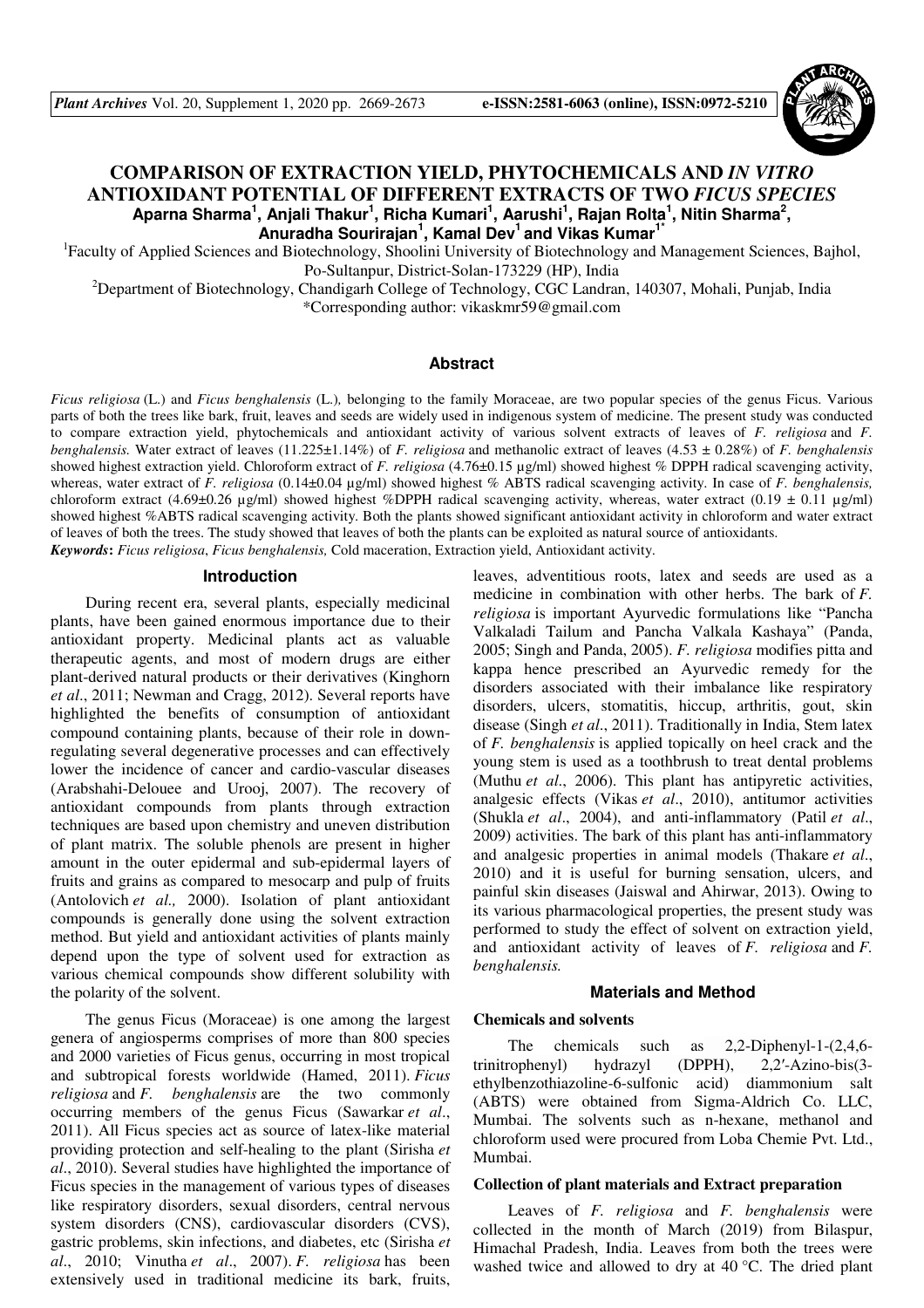material was converted into powder using electric grinder. Cold macerated method was used to prepare extracts of different solvents (n-hexane, methanol, chloroform and water) (Kumar *et al*., 2016; Kumar *et al*., 2018; Chandel *et al*., 2019). The dried extracts were stored at 4 °C in airtight bottles till further use.

### **Comparison of % extraction yield in various solvent extracts of** *F. religiosa and F. benghalensis*

The % age extraction yield of each solvent extract of leaves of *F. religiosa and F. benghalensis* was calculated using the following equation-

#### % Extraction yield =

amount (g)of dried crude extract obtained amount (g)of finely grounded powder×100 plent material used (g)

### **Qualitative phytochemical analysis in various solvent extracts of** *F. religiosa and F. benghalensis*

All the solvent extracts of *F. religiosa and F. benghalensis* were examined for the presence of various secondary metabolites such as phenolic compounds, flavonoids, tannin, saponin, alkaloids, glycosides, phytosterols and carbohydrate as described by Khandelwal, 2008 and Guleria *et al*., 2016.

# *In vitro* **antioxidant activity in various solvents extracts of leaves of** *Ficus religiosa* **and** *Ficus benghalensis*

Antioxidant activity of various solvent extracts of leaves of *F. religiosa* and *F. benghalensis* was determined using methods such as DPPH, and ABTS method. To analyze the antioxidant potential of various extracts of leaves of *F. religiosa* and *F. benghalensis,* all the extracts were dissolved at a concentration of 1 mg/ml in ethanol and then diluted in order to prepare different concentrations (10-80 µg/ml) for antioxidant assays. Ascorbic acid was used as standard antioxidant compound for comparative analysis in all assays.

# **2, 2-Diphenyl-1-picrylhydrazyl (DPPH) radical scavenging activity**

DPPH radical scavenging activity of various extracts of leaves of *F. religiosa* and *F. benghalensis* was measured by the method described by Barros *et al*. (2007) and Rolta *et al*. (2018). The capability of scavenging DPPH radical was calculated using the following equation:

%DPPH radical scavenging activity={A<sub>(control)</sub>.A<sub>(sample)</sub>]/ A<sub>(control)</sub>}× 100

Where  $A_{(control)}$ - Absorbance of control and  $A_{(sample)}$  - absorbance of the test/standard.

## **ABTS scavenging assay**

ABTS scavenging activity of various extracts of leaves of *F. religiosa* and *F. benghalensis* was calculated using method described by Re *et al.* (1999). Percentage ABTS scavenging activity was calculated as-

# **ABTS radical scavenging activity (%) =**  $[(A_{control} - A_{sample})]$ **/ (Acontrol)]× 100**

where A<sub>control</sub> is the absorbance of ABTS radical + methanol; Asample is the absorbance of ABTS radical + sample extract /standard.

## **Statistical analysis:**

All analysis was done at least in duplicate/triplicates, and these values were then presented as average values along

with their standard derivations. Subsequently, the  $IC_{50}$  values of the antioxidant assay were calculated from the linear regression method.

### **Results**

## **Comparison of extraction yield among various solvent extracts of leaves of** *F. religiosa* **and** *F. benghalensis*

The extraction with solvents of increasing polarity resulted in extraction of phytocompounds of a plant according to their degree of solubility. The yield percent of hexane, chloroform, methanol and water extracts obtained from leaves of *F. religiosa* and *F. benghalensis* was shown in Fig. 1. It was observed that among all extracts of leaves of *F. religiosa,* highest extraction yield was obtained with water  $(3.46\pm0.35\%)$  followed by chloroform  $(1.36\pm0.20\%),$ methanolic  $(1.01 \pm 0.06\%)$  and hexane  $(0.73 \pm 0.06\%)$ . In case of *F. benghalensis,* methanolic extract (2.27±0.28%) showed highest extraction yield followed by hexane (0.93±0.08%), chloroform  $(0.58\pm0.13\%)$  and water  $(0.37\pm0.09\%)$  (Fig. 1).



**Fig. 1:** Percentage extraction yield in various extracts of leaves of *F. religiosa* and *F. benghalensis.* HE-Hexane extract; CE-Chloroform extract; ME-Methanolic extract; WE-Water extract.

## **Comparative phytochemical screening of various solvent extracts of** *Ficus religiosa* **and** *F. benghalensis.*

Qualitative phytochemical analysis showed that carbohydrates are present, while alkaloids are absent in all solvent extracts (hexane, chloroform, methanol and water) of *F. religiosa*. Methanolic and water extracts of leaves of *F. religiosa* showed the presence of same type of phytochemicals such as phenolic, flavonoids, tannins, terpenoids, carbohydrates and saponins. Hexane extract showed the presence of only carbohydrates, while chloroform extract showed the presence of glycosides along with carbohydrates. In case of *F. benghalensis,* terpenoids, carbohydrates and glycosides are found to be detected in hexane extract; while carbohydrates, glycosides and alkaloids are present in chloroform extract of leaves. Phenolic, flavonoids, tannins, alkaloids, terpenoids, carbohydrates and saponin were detected in methanolic and water extract of leaves of *F. benghalensis* (Table-1). Similar to present study, Prakash *et al*. (2017) also reported the presence of alkaloids, carbohydrates, saponins, phenolics, flavonoids, tannins and terpenoids in aqueous and methanolic extracts of *F. religiosa.*  Etratkhah *et al*. (2019) have reported the presence of steroids, alkaloids, tannins and phenolic content, cardiac glycosides, anthraquinones and flavonoids in various fractions of aerial roots of *F. benghalensis*.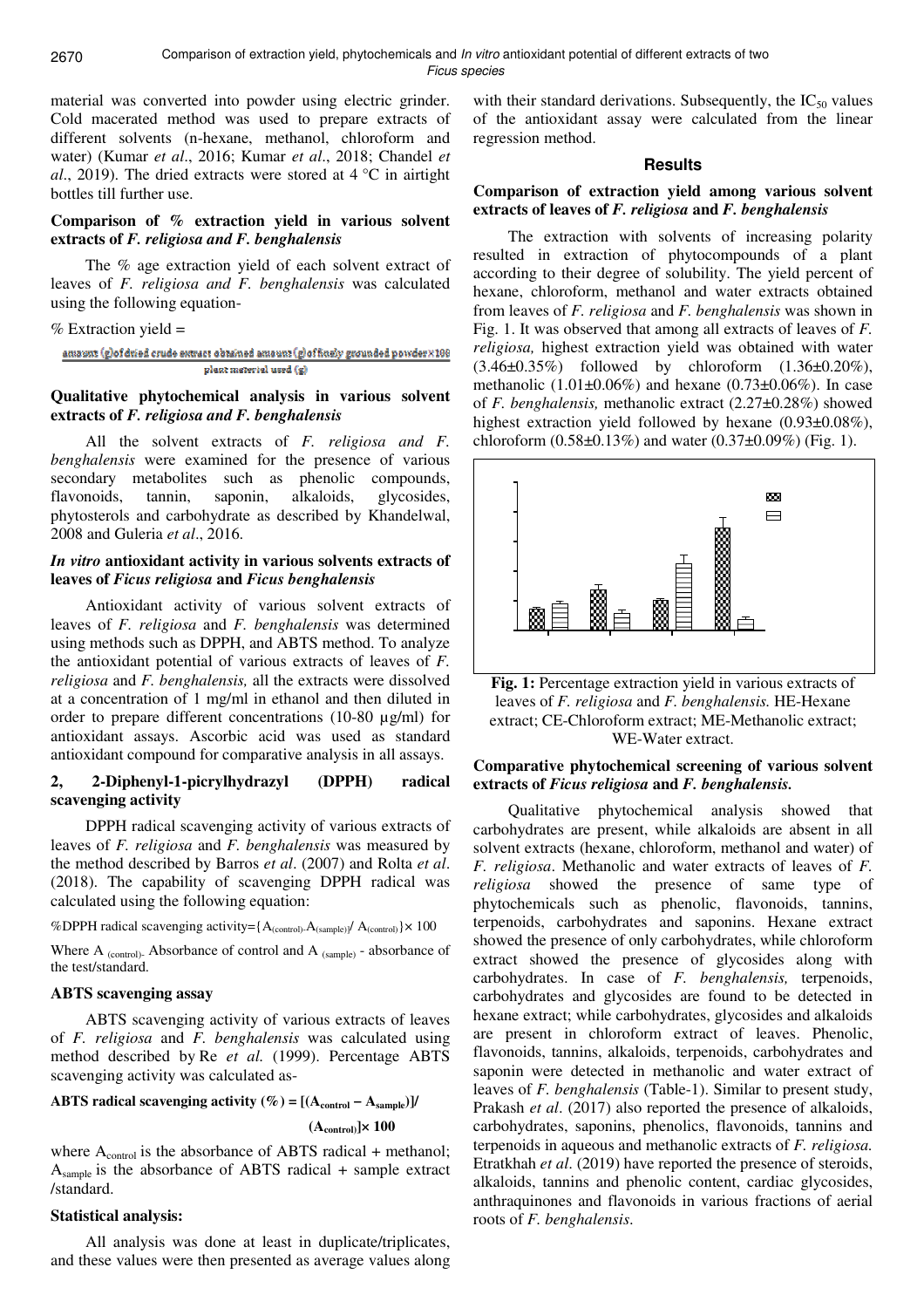| Phytocompounds     | F. religiosa             |                          |                |                          | F. benghalensis |     |           |     |
|--------------------|--------------------------|--------------------------|----------------|--------------------------|-----------------|-----|-----------|-----|
|                    | <b>HE</b>                | CE                       | <b>ME</b>      | <b>WE</b>                | <b>HE</b>       | CE  | <b>ME</b> | WE  |
| Phenolic compounds |                          |                          | $+$            | $+$                      |                 |     | $+$       | $+$ |
| Tannin             | $\overline{\phantom{0}}$ |                          | $+$            | $+$                      |                 |     | $+$       | $+$ |
| Flavonoids         | $\overline{\phantom{0}}$ |                          | $+$            | $+$                      |                 |     | $+$       | $+$ |
| Alkaloids          | $\overline{\phantom{a}}$ | $\overline{\phantom{0}}$ | $\blacksquare$ | $\overline{\phantom{a}}$ | $\overline{a}$  | $+$ | $+$       | $+$ |
| Terpenoids         |                          |                          | $+$            | $+$                      | $+$             |     | $\ddot{}$ | $+$ |
| Carbohydrates      | $+$                      | $+$                      | $+$            | $+$                      | $+$             | $+$ | $+$       | $+$ |
| Glycosides         | $\overline{\phantom{a}}$ | $+$                      | $+$            | $+$                      | $+$             | $+$ |           |     |
| Saponin            |                          |                          | $+$            | $+$                      |                 |     | $+$       | $+$ |

**Table 1 :** Qualitative analysis of extracts of *F. religiosa* and *F. benghalensis.* 

 HE-Hexane extract, CE-Chloroform extract, ME-Methanol extract, WE-Water extract. (+) indicate presence, while (–) indicate absence of phytocompounds.

# **Comparison of antioxidant activity in various solvent extracts of leaves of** *F. religiosa* **and** *F. benghalensis*

Antioxidant activity in various solvent extracts of leaves of *F. religiosa* and *F. benghalensis* was analyzed using DPPH and ABTS radical scavenging assay and expressed in terms of half maximal inhibitory concentration  $(IC_{50})$ . Antioxidant activity with both assay showed dependence on concentration, i.e. activity increases with increase in concentration of extracts. Ascorbic acid was used as control in both the assays. Concentration-dependent % DPPH radical scavenging activity of leaves of *Ficus religiosa*  and *Ficus benghalensis* was shown in Fig. 2 (A&B). In case of *F. religiosa*, chloroform extract (4.76±0.15 µg/ml) showed highest % DPPH radical scavenging activity, whereas, water extracts (0.14 $\pm$ 0.04 µg/ml) showed highest % ABTS radical scavenging activity. Least %DPPH radical scavenging activity was observed with hexane extract (20.11±1.10 µg/ml) and least %ABTS scavenging was identified in methanolic extract of leaf (1.52±0.29 µg/ml). Among all extracts of *F. benghalensis* chloroform extract (4.69±0.26 µg/ml) showed highest %DPPH radical scavenging activity, whereas, water extract  $(0.19\pm0.11 \text{ µg/ml})$  showed highest %ABTS radical scavenging activity. Least %DPPH radical scavenging activity was observed with hexane extract (21.57±0.96 µg/ml) and least %ABTS scavenging was identified in water extract of leaf  $(1.3\pm0.29 \,\mu\text{g/ml})$  as show in table-1. Ascorbic acid showed  $IC_{50}$  value of 2.78±0.06  $\mu$ g/ml with DPPH radical scavenging assay and  $2.71\pm0.12$  with ABTS radical scavenging assay (Table-1). Antioxidant nature of leaf of Ficus religiosa was also shown by various reports (Melinda *et al*., 2010; Charde *et al*., 2010; Kumar *et al*., 2011). Similarly, Pedgaonkar *et al*. (2019) have reported the antioxidant nature of leaves of *Ficus benghalensis.* Abusufyan *et al*. (2018) compare antioxidant nature of different solvent extracts (petroleum ether, benzene, chloroform, ethanol and distilled water) of leaves of Ficus species. All extracts of leaves of *F. benghalensis* showed comparatively high antioxidant nature as compared to that of *F. religiosa.* 

**Table 1 :** Half maximal inhibitory concentration (IC<sub>50</sub>) of leaves of *F. religiosa* and *F. benghalensis*. Values are expressed as mean ± S.D. of three independent experiments.

| <b>Plant</b>    | Assay       | Half of inhibitory concentration $(IC_{50})$<br>$(\mu g/ml)$ |                  |                 |                  |                  |  |  |  |  |
|-----------------|-------------|--------------------------------------------------------------|------------------|-----------------|------------------|------------------|--|--|--|--|
|                 |             | AA                                                           | <b>HE</b>        | <b>CE</b>       | ME               | <b>WE</b>        |  |  |  |  |
| F. religiosa    | <b>DPPH</b> | $2.78 \pm 0.06$                                              | $20.11 \pm 1.10$ | $4.76 \pm 0.15$ | $10.35 \pm 2.08$ | $14.01 \pm 2.45$ |  |  |  |  |
|                 | <b>ABTS</b> | $2.71 \pm 0.12$                                              | $0.64 \pm 0.07$  | $1.42\pm0.11$   | $1.52 \pm 0.29$  | $0.14 \pm 0.04$  |  |  |  |  |
| F. benghalensis | <b>DPPH</b> | $2.78 \pm 0.06$                                              | $21.57\pm0.96$   | $4.69 \pm 0.26$ | $17.69 \pm 1.6$  | $13.13 \pm 3.7$  |  |  |  |  |
|                 | <b>ABTS</b> | $2.71 \pm 0.12$                                              | $1.05 \pm 0.12$  | $0.58 \pm 0.12$ | $0.19 \pm 0.11$  | $1.3 \pm 0.29$   |  |  |  |  |

AA-Ascorbic acid, HA-Hexane extract, CE-Chloroform extract, ME-Methanol extract, WE-Water extract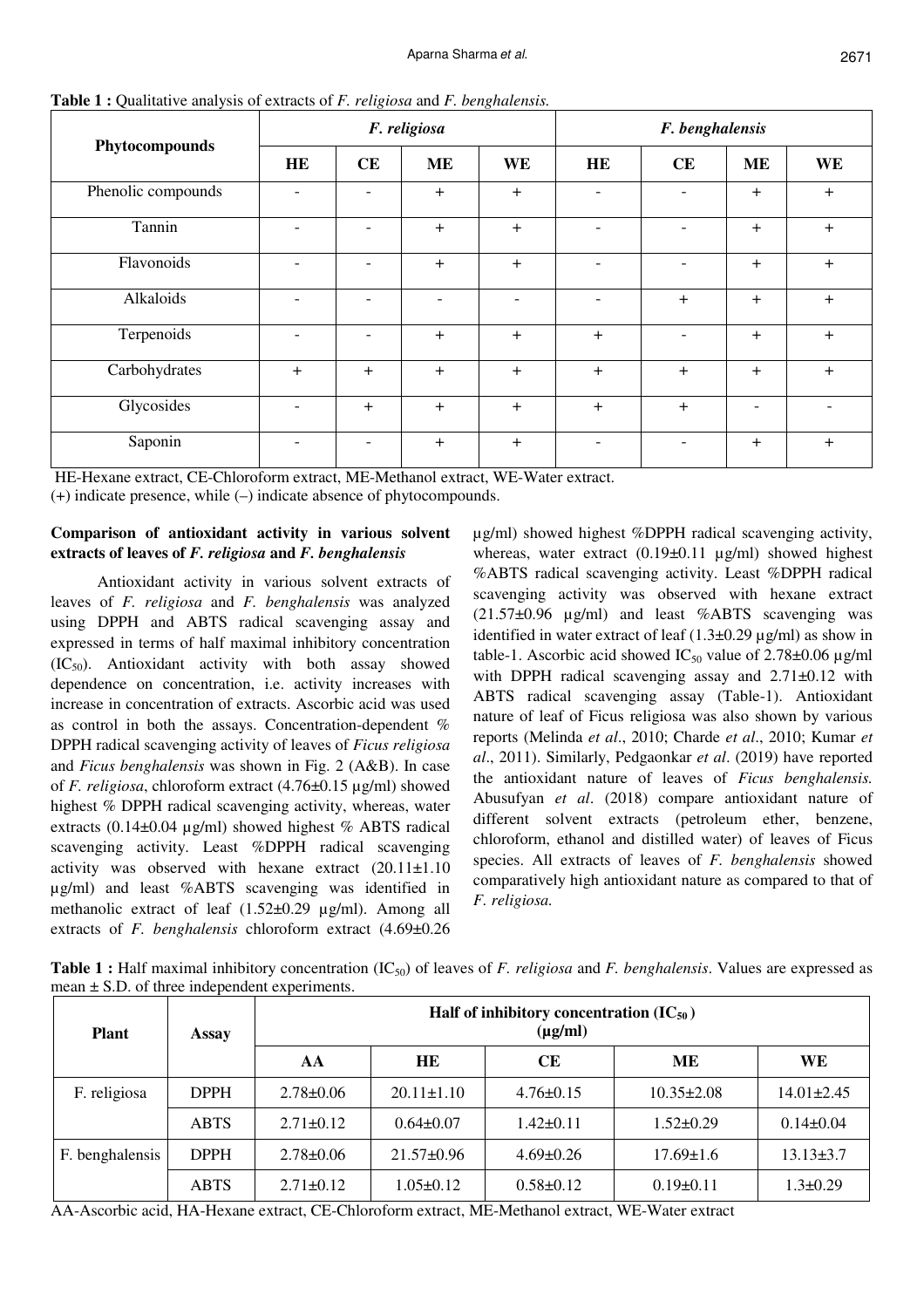

**Fig. 2 :** Concentration-dependent-radical scavenging of various solvent extracts of leaves of *F. religiosa* and *F. benghalensis*  using DPPH (A-B) and ABTS assay (C-D).

### **Conclusions**

It can be concluded from the present study that extraction yield was highest in water and methanol solvent in *F. religiosa* and *F. benghalensis***,** respectively. Phytochemicals analysis showed that phytocompounds depend upon type of solvent used for extraction. The highest antioxidant activity was also shown by chloroform and water extract in leaves of both the trees, thereby supporting the exploitation of leaves of *F. religiosa* and *F. benghalensis* as a source of natural antioxidants.

#### **Acknowledgements**

The authors acknowledge Shoolini University, Solan, for providing infrastructure support to conduct the research work. Authors also acknowledge the support provided by Yeast Biology Laboratory, School of Biotechnology, Shoolini University, Solan, India.

#### **References**

- Abusufyan, S.; Ibrahim, M. and Mohib, K. (2018). Comparative in vitro antidiabetic and antioxidant activity of various extracts of Ficus species. Pharmacogn. Res. 10.
- Antolovich, M.; Prenzler, P.; Robards, K. and Ryan, D. (2000). Sample preparation in the determination of phenolic compounds in fruits. Analyst. 125: 989-1009.
- Arabshahi-Delouee, S. and Urooj, A. (2007). Antioxidant properties of various solvent extracts of mulberry (*Morus indica* L.) leaves. Food Chem. 102: 1233-1240.
- Bhaskara Rao, K.V.; Ojha, V.; Preeti, G.K. and Karthik, L. (2014). Phytochemical composition and antioxidant

activity of *Ficus benghalensis* (Moraceae) leaf extract. Journal of Biologically Active Products from Nature. 4: 236-48.

- Charde, R.M.; Dhongade, H.J.; Charde, M.S. and Kasture, A.V. (2010). Evaluation of antioxidant, wound healing and anti-inflammatory activity of ethanolic extract of leaves of *Ficus religiosa*. Int. J. Pharm. Sci. Res. 19: 73-82.
- Chaudhary, S.; Alok, S. and Verma, A. (2016). Phytochemical screening and chromatographic evaluation of *Ficus benghalensis* leaves. Int. J. Pharma. Sci. Res. 7: 3522-32.
- Etratkhah, Z.; Ebrahimi, S.E.S.; Dehaghi, N.K. and Seifalizadeh, Y. (2017). Antioxidant activity and phytochemical screening of *Ficus benghalensis* aerial roots fractions. J. Rep. Pharma Sci. 8: 24.
- Guleria, S.; Dev, K. and Khosla, P.K. (2016). Comparative analysis of phytochemicals and antioxidant activities of fruit and leaves of *Terminalia chebula* from Himachal Pradesh. IJBPAS. 5:1195-206.
- Hamed, M.A. (2011). Beneficial effect of *Ficus religiosa* Linn. on high-fat-diet-induced hypercholesterolemia in rats. Food Chem. 129: 162-170.
- Jaiswal, R. and Ahirwar, D. (2013). A literature review on *Ficus bengalensis*. Int. J. Adv. Pharm Res. 5: 57-61.
- Khandelwal, K. (2008). Practical pharmacognosy. Pragati Books Pvt. Ltd.; 2008.
- Kinghorn, A.D.; Pan, L.; Fletcher, J.N. and Chai, H. (2011). The relevance of higher plants in lead compound discovery programs. J. Nat. Prod. 74: 1539-1555.